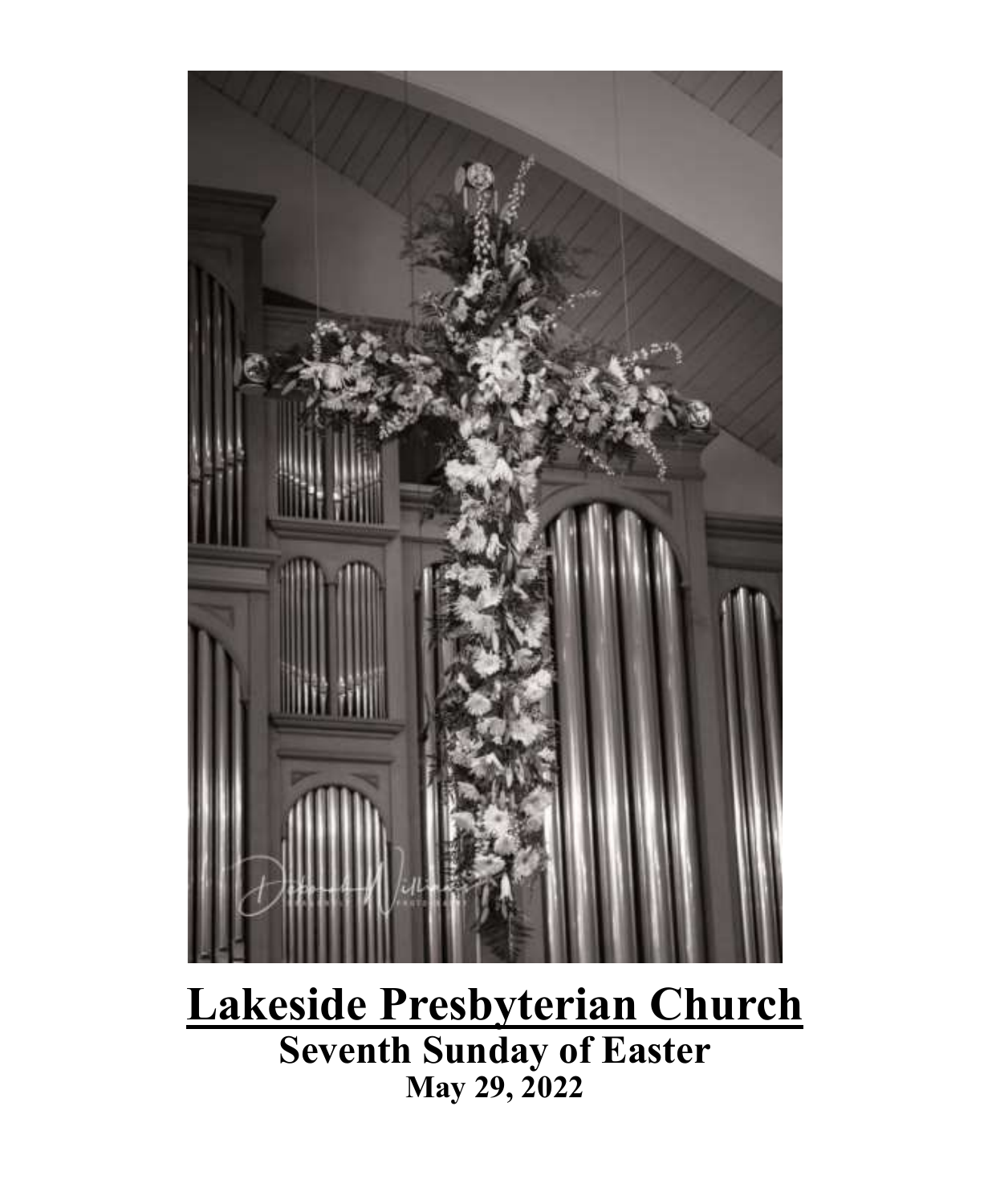# **Lakeside Presbyterian Church Seventh Sunday of Easter**

**ORGAN VOLUNTARY** *<i>Lento Lento* **Frank Bridge** 

**WELCOME AND NEWS** The Rev. Nancy Ross-Zimmerman The Rev. Dr. Louisa W. Umphres

# **\*CALL TO WORSHIP**

We gather together to worship God -

**The God who weeps with us,** 

**The God who comforts and carries us through times of tragedy and despair, The God who holds our questions, our anger, and our doubts,**

The God who continues to love us all into existence

invites us to be present, open and listening.

**We will worship God this day.**

# **\*HYMN #340** *This Is My Song* FINLANDIA

# **\*PRAYER OF ADORATION**

# **CALL TO CONFESSION**

# **PRAYER OF CONFESSION**

**Loving God, we confess that we have sinned against you in thought, word and deed.** 

**By what we have done, and by what we have left undone. We have not loved you with our whole heart, and mind, and strength, We have not loved our neighbors as ourselves.** 

**In your mercy, forgive what we have been, help us amend what we are, and direct what we shall be, so that we may delight in your will and walk in your way, to the glory of your holy name. Amen.**

# **DECLARATION OF FORGIVENESS**

# **\*PASSING THE PEACE**

The Peace of Christ be with you. **And also with you.**

\***SUNG RESPONSE** *Will You Come and Follow Me* Hymn #726

**"Will you come and follow me if I but call your name? Will you go where you don't know and never be the same? Will you let my love be shown; will you let my name be known; will you let my life be grown in you and you in me?"**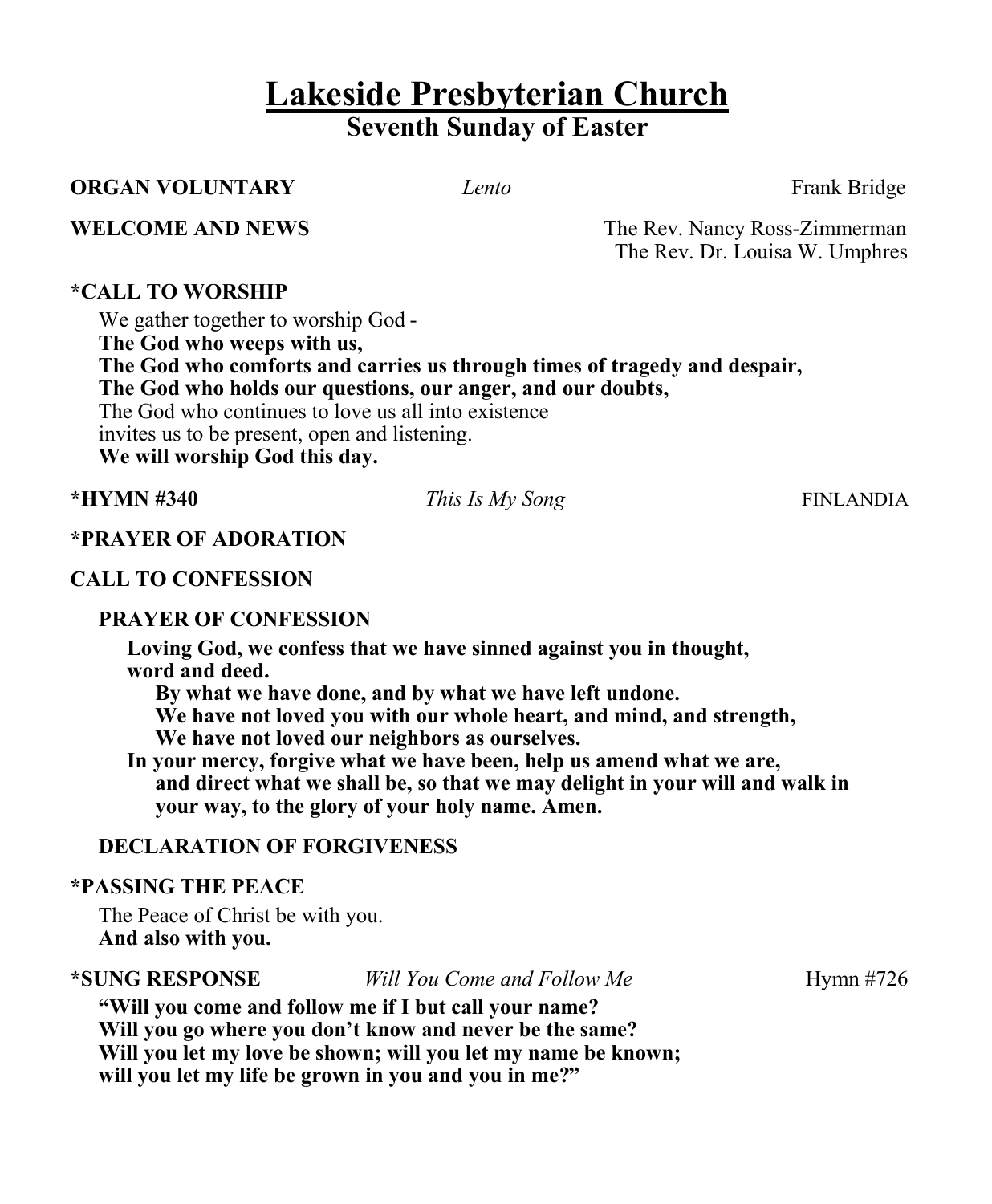### **CHILDREN'S MOMENT**

(Please note that children who come forward may be visible to our online audiences.)

### **OFFERING INVITATION**

### **OFFERTORY** *Thème* Alexandre Guilmant

**\*DOXOLOGY** Hymn #606

**Praise God, from whom all blessings flow; praise God, all creatures here below; praise God above, ye heavenly host; praise Father, Son, and Holy Ghost. Amen.**

### **\*PRAYER OF DEDICATION**

**ANTHEM** *For the Beauty of the Earth* John Rutter

*For the beauty of the earth, for the beauty of the skies, for the love which from our birth over and around us lies: Lord of all, to thee we raise this our joyful hymn of praise. For the beauty of the hour of the day and of the night, hill and vale and tree and flower, sun and moon and stars of light: Lord of all, to thee we raise this our joyful hymn of praise. For the joy of human love, brother, sister, parent, child, friends on earth and friends above, for all gentle thoughts and mild: Lord of all, to thee we raise this our joyful hymn of praise. For each perfect gift of thine to our race so freely given, graces human and divine, flow'rs of earth and buds of heav'n: Lord of all, to thee we raise this our joyful hymn of praise.*

### **PRAYER FOR ILLUMINATION**

| <b>PSALM READING</b>                                                                                                                                      | Psalm 97:1-12               | (O.T. p.551)                  |
|-----------------------------------------------------------------------------------------------------------------------------------------------------------|-----------------------------|-------------------------------|
| <b>NEW TESTAMENT READING</b><br>For the Word of God in scripture,<br>For the Word of God among us,<br>For the Word of God within us.<br>Thanks be to God. | Acts $8:26-39$              | (N.T. p.127)                  |
| <b>SERMON</b>                                                                                                                                             |                             | The Rev. Nancy Ross-Zimmerman |
| HYMN#747                                                                                                                                                  | The Lord Now Sends Us Forth | ENVIADO.                      |

### **PRAYERS OF THE PEOPLE**

The Lord be with you. **And also with you.** Lift up your hearts. **We lift them to the Lord.** Let us give thanks to the Lord our God. **It is right to give our thanks and praise.**

**AMEN** Hymn #599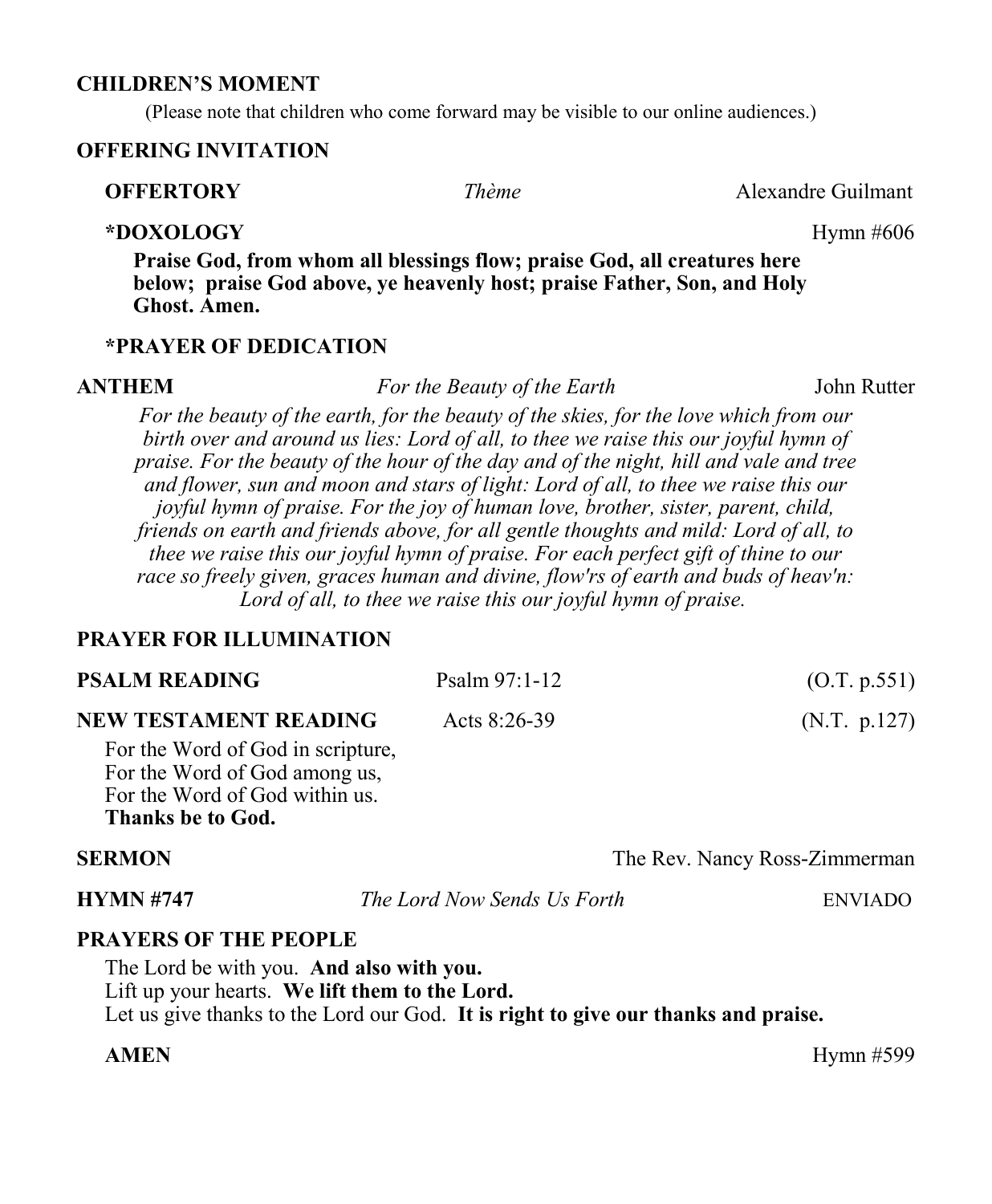# **THE LORD'S PRAYER**

**Our Father, who art in heaven, hallowed be thy name. Thy kingdom come, thy will be done, on earth as it is in heaven. Give us this day our daily bread and forgive us our debts as we forgive our debtors, and lead us not into temptation, but deliver us from evil. For thine is the kingdom, the power, and the glory, forever. Amen.**

**\*HYMN #450** *Be Thou My Vision* SLANE

# **\*CHARGE AND BENEDICTION**

Go forth into God's world in peace. Be of good courage. Hold fast to what is good. Return to no one evil for evil. Strengthen the fainthearted, support the weak, help the afflicted, honor all people. Love and serve the Lord, rejoicing in the power of the Holy Spirit.

# **\*OUR BLESSING TO EACH OTHER** AR HYD Y NOS

**May the Lord, our gracious Father, bless you this day; Give you peace and hope and courage, along your way. May you stay within God's keeping, in your waking, in your sleeping. In your joy and in your weeping: God be with you.**

**POSTLUDE** *Toccata in E Minor* Johann Pachelbel

*\*Those who are able, please stand*

*The flowers in the sanctuary are provided by Laura Greiwe and are in loving memory of her Dad, and Will and Luke's Poppy*

Permission to podcast/stream the music in this service obtained from ONE LICENSE with license #A-715941. All rights reserved.



**Lakeside Presbyterian Church, Inc.** 

**Worship · Learn · Serve** 2690 Dixie Highway, Lakeside Park, KY 41017

**Church telephone** 859-341-1963 **Church Office:** Monday through Thursday **10:00 a.m. to 2:00 p.m. www.lakesidechurch.org · lakeside@lakesidechurch.org**



News

Donate

| Co-Pastor                     |                              | The Rev. Nancy Ross-Zimmerman — nancy@lakesidechurch.org   |
|-------------------------------|------------------------------|------------------------------------------------------------|
| Co-Pastor                     |                              | The Rev. Dr. Louisa W. Umphres — louisa@lakesidechurch.org |
| <b>Director of Music</b>      |                              | Stephanie Nash — snash@lakesidechurch.org                  |
| Organist                      |                              | Thom Miles — thom $@$ lakesidechurch.org                   |
|                               | <b>NKY Youth Coordinator</b> | John Hodges-Batzka — john@lakesidechurch.org               |
| <b>Director of Technology</b> |                              | Peter Teremi— peter@lakesidechurch.org                     |
| <b>Financial Assistant</b>    |                              | Desma Borland — desma $@$ lakesidechurch.org               |
| <b>Director of Operations</b> |                              | Heather Vest — heather@lakesidechurch.org                  |
| <b>Preschool Director</b>     |                              | Cindy Sheehan — preschool@lakesidechurch.org               |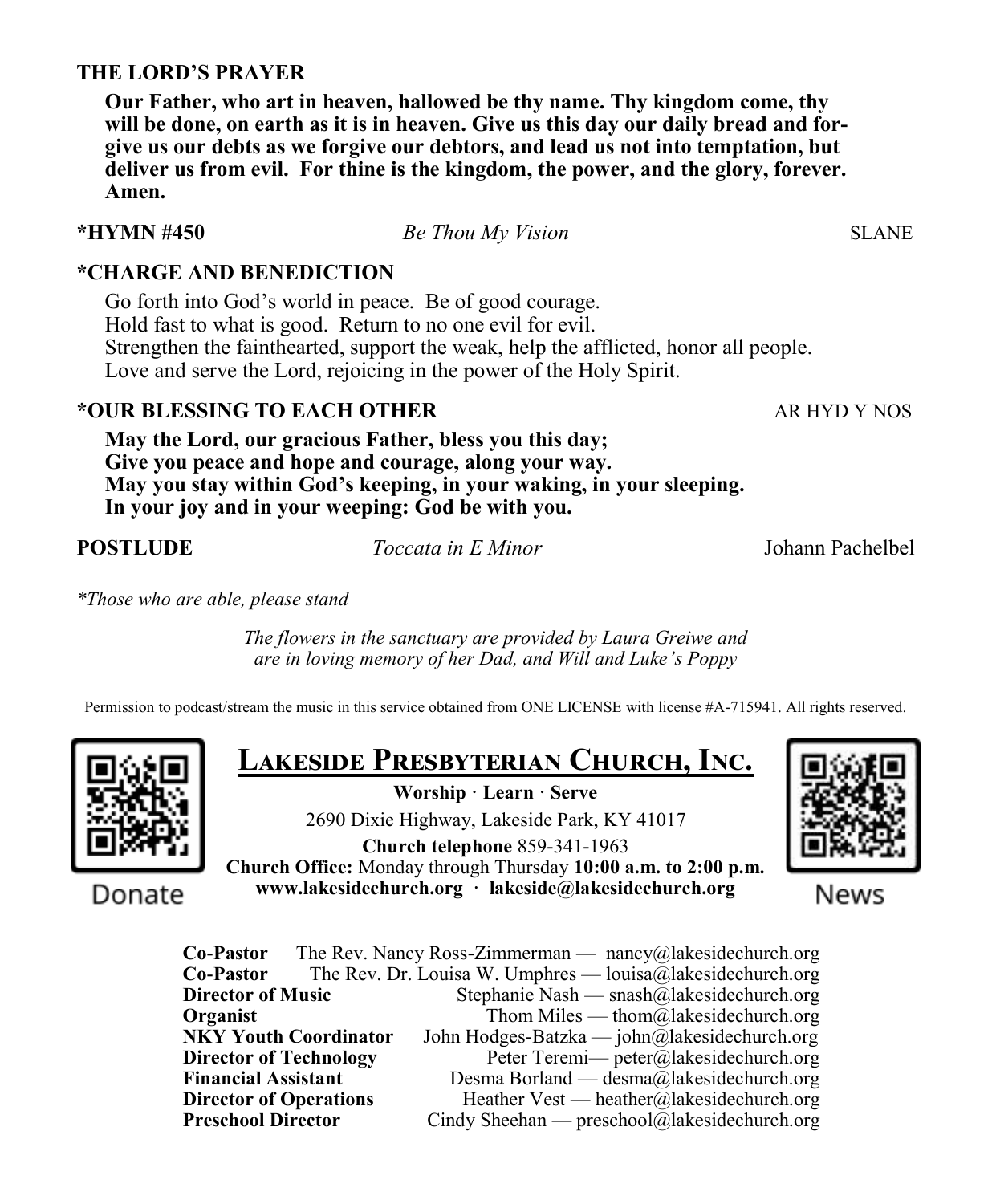THE LIFE OF THE NATIONS



The first two stanzas of this hymn were written between the 20th century's two world wars and focus on the theme of international peace. The third stanza, by another author and added later, uses the language of the Lord's Prayer to voice a distinctly Christian perspective.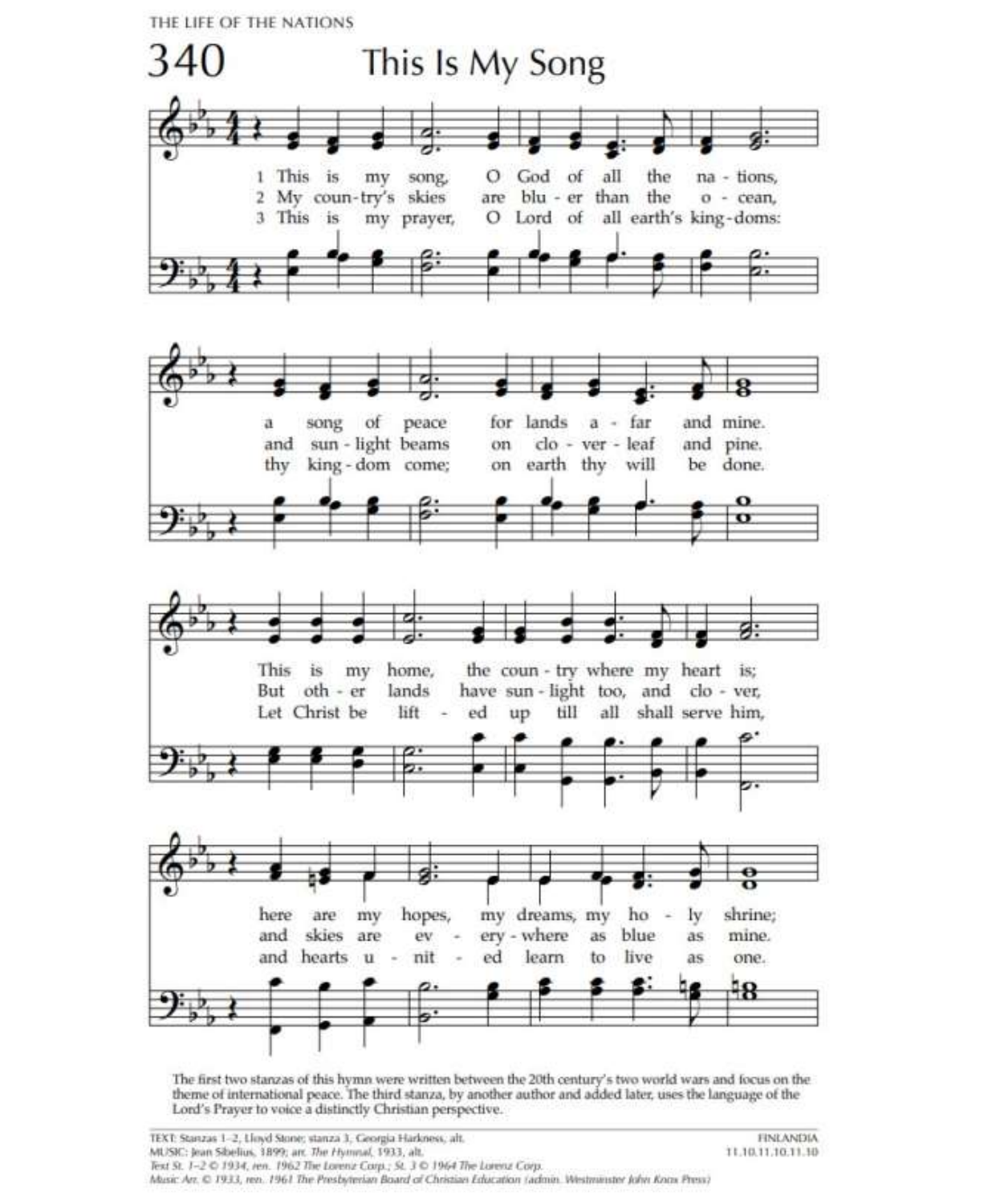THE LIFE OF THE NATIONS

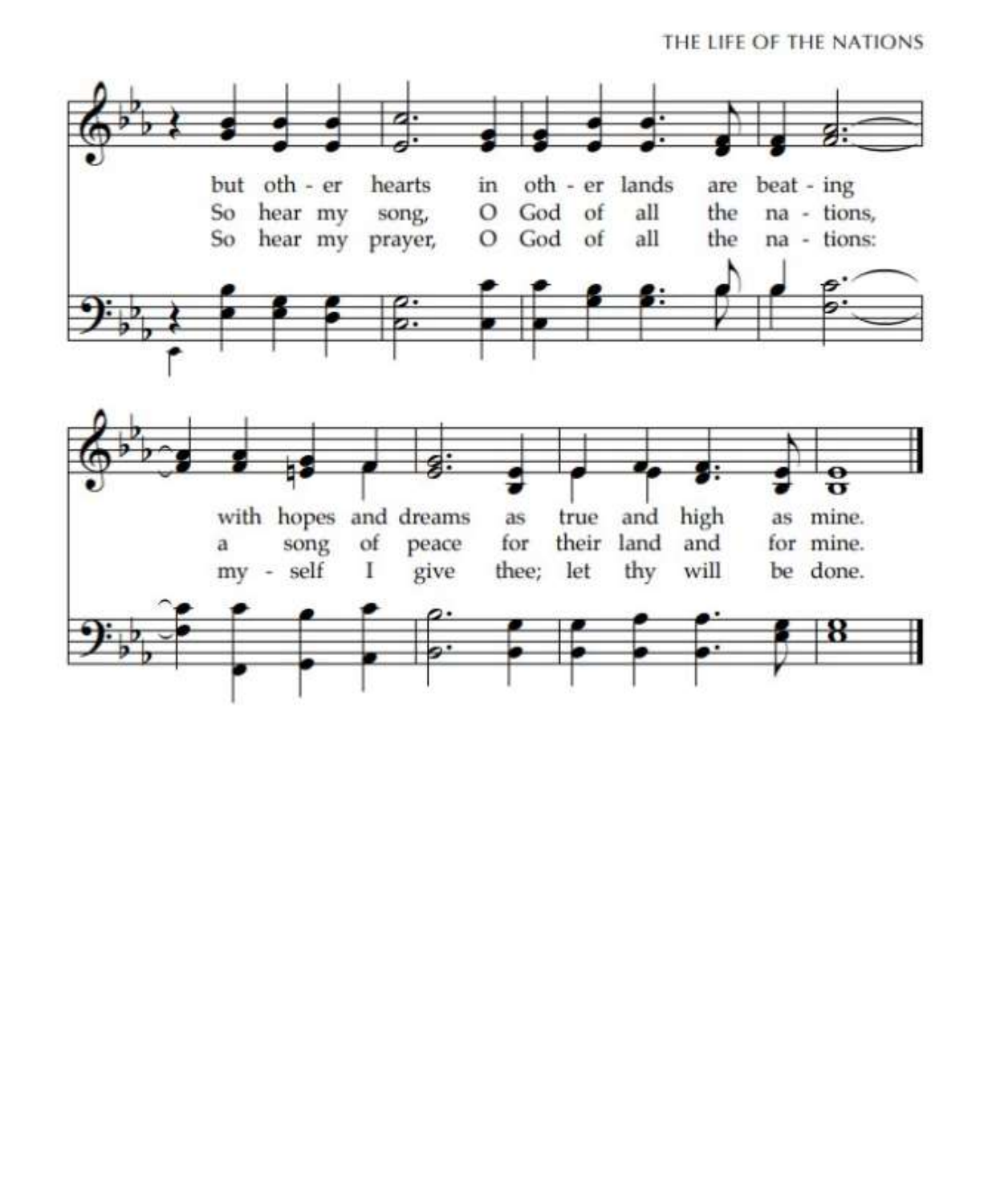DISCIPLESHIP AND MISSION



This text by a Cuban Pentecostal pastor is plural here in English and singular in the original Spanish version;<br>singing both languages helps to show how the call to action in the world is both corporate and individual. The minor tune suggests the resolve needed to do God's work.